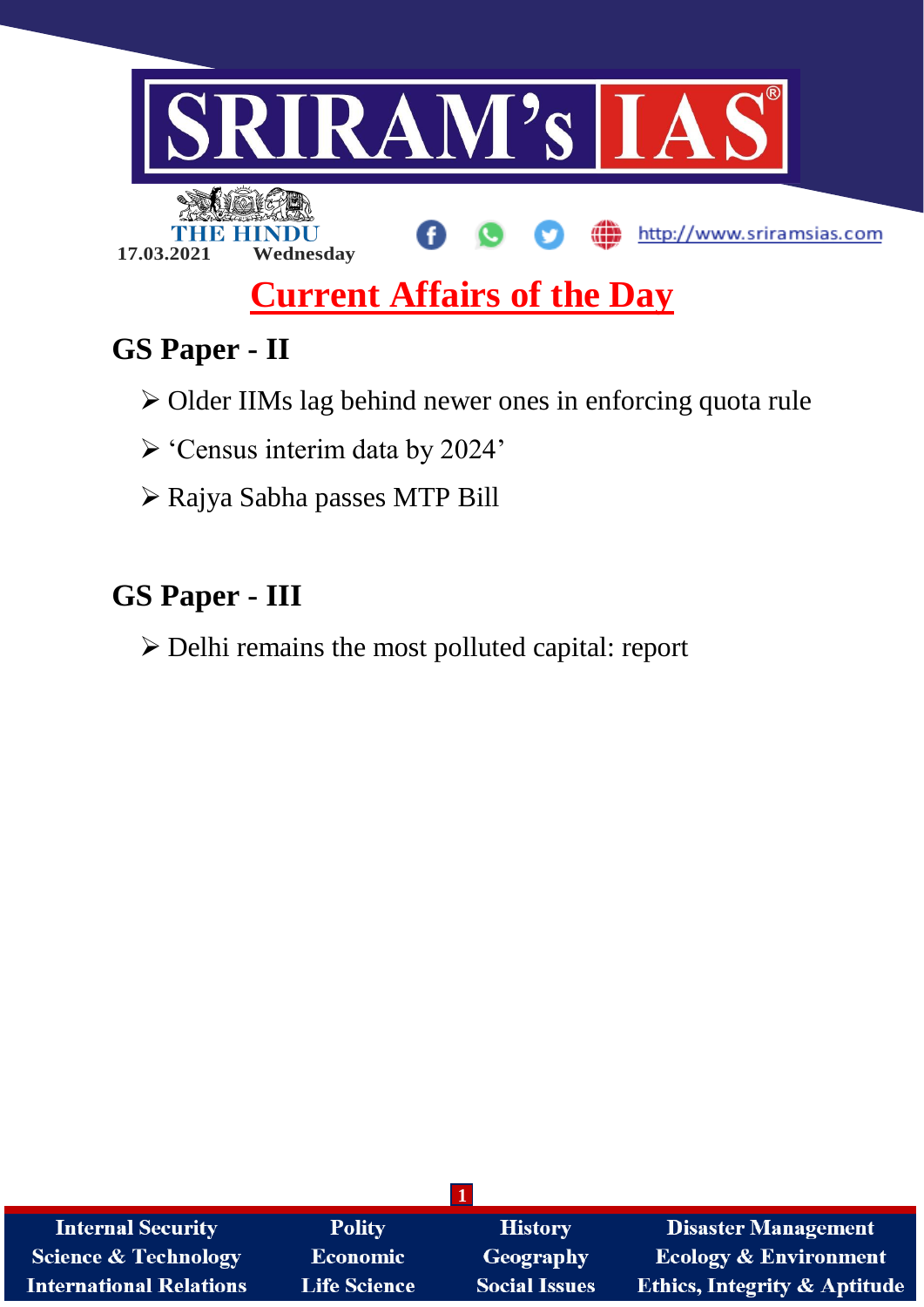

THE HINDU

**17.03.2021 Wednesday**

**Older IIMs lag behind newer ones in enforcing quota rule**

### **Highlights:**

- 1. At the very top of the prestige list, IIM-Kolkata has no SC or ST faculty member, but it does have two OBC faculty members, who make up less than 3% of its total strength of 77.
- 2. IIM-Ahmedabad said it "does not maintain category wise information for faculty" and failed to provide any information to the RTI plea.
- 3. The key is to implement

reservation in the doctoral programmes so that the pool of diverse candidates available for faculty hires increases. But most of these PhD graduates [from the reserved categories] are now filling up positions at the newer IIMs as the older IIMs are still resistant.

### **Not inclined to implement Affirmative action**

1. To understand the faculty recruitment process, RTI queries also asked for a breakdown of the number of candidates who applied from each category, were interviewed, offered jobs, and accepted employment at each IIM between January 2019 and December 2020.

| <b>Internal Security</b>        | <b>Polity</b>       | <b>History</b>       | <b>Disaster Management</b>              |
|---------------------------------|---------------------|----------------------|-----------------------------------------|
| <b>Science &amp; Technology</b> | <b>Economic</b>     | Geography            | <b>Ecology &amp; Environment</b>        |
| <b>International Relations</b>  | <b>Life Science</b> | <b>Social Issues</b> | <b>Ethics, Integrity &amp; Aptitude</b> |

|                                         | <b>IIM</b> | <b>SC</b> | <b>ST</b> | ОВС | <b>GEN</b> |
|-----------------------------------------|------------|-----------|-----------|-----|------------|
| Unfilled                                | Nagpur     | 0%        | 0%        | 0%  | 100%       |
| quota                                   | Kolkata    | 0%        | 0%        | 3%  | 97%        |
| Less than 10% of                        | Lucknow    | 1%        | 0%        | 2%  | 95%        |
| the faculty were<br>from the SC, ST or  | Amritsar   | 0%        | 0%        | 5%  | 95%        |
| <b>OBC</b> communities                  | Udaipur    | 0%        | 3%        | 3%  | 95%        |
| in nine out of the<br>16 IIMs for which | Bengaluru  | 3%        | 1%        | 2%  | 94%        |
| category-wise                           | Sambalpur  | 0%        | 0%        | 7%  | 93%        |
| breakup was                             | Vizag      | 0%        | 0%        | 9%  | 91%        |
| available                               | Kozhikode  | 4%        | 0%        | 6%  | 90%        |
|                                         | Kashipur   | 10%       | 0%        | 3%  | 88%        |
|                                         | Ranchi     | 0%        | 0%        | 13% | 87%        |
| ▓<br>Z                                  | Tiruchi    | 0%        | 0%        | 16% | 84%        |
|                                         | Sirmaur    | 10%       | 0%        | 10% | 80%        |
|                                         | Raipur     | 0%        | 0%        | 21% | 75%        |
|                                         | Jammu      | 9%        | 0%        | 14% | 77%        |
|                                         | Shillong   | 15%       | 4%        | 12% | 69%        |
|                                         |            |           |           |     |            |

http://www.sriramsias.com

Less than 10% of faculty from reserved groups, reveal RTI data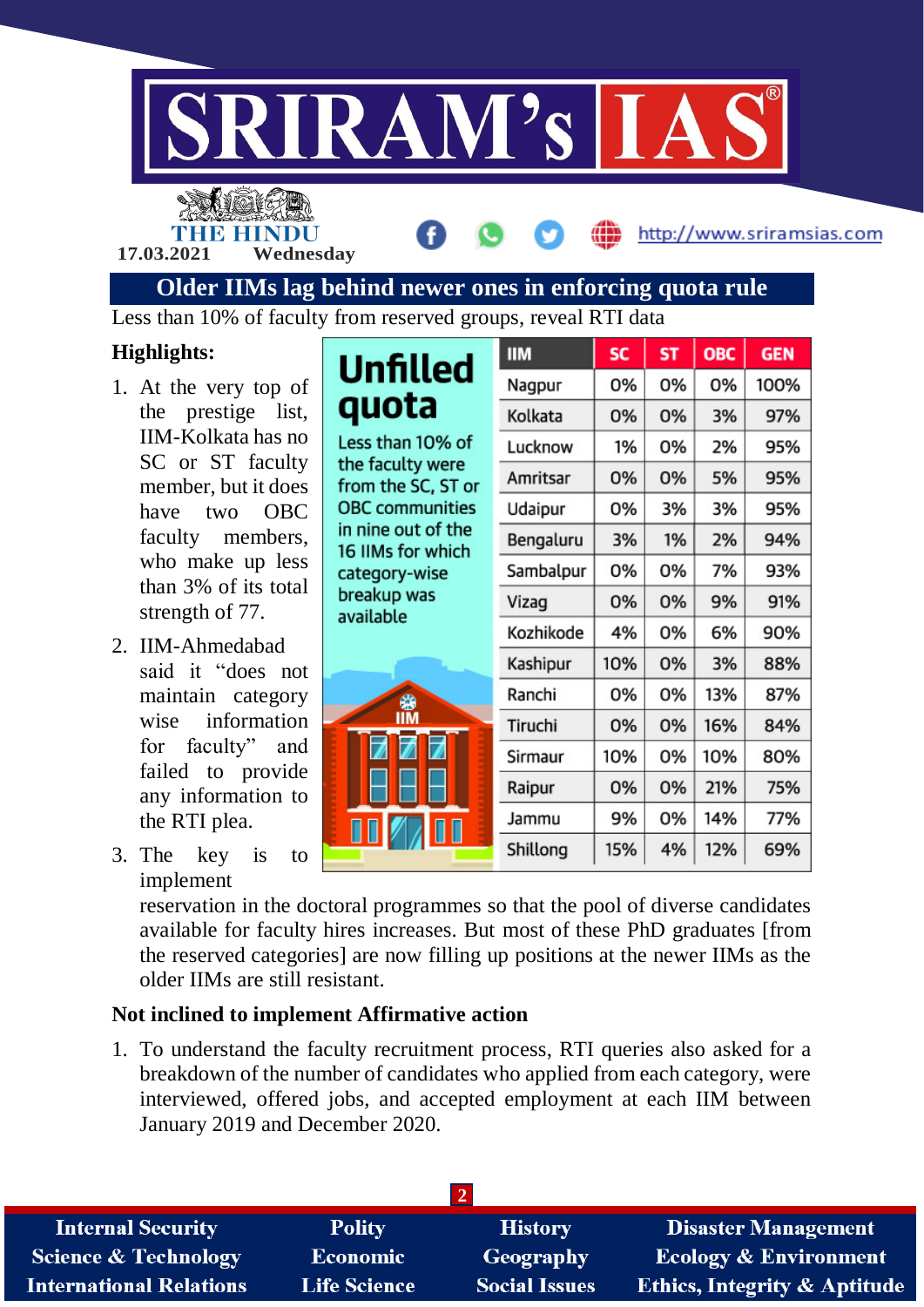

- 2. The response showed that in some cases, hundreds of applicants were listed but none made it through the hiring process.
- 3. At IIM-Lucknow, for example, there were 888 applicants for faculty positions over the two year period, including 197 from reserved categories. Only seven were shortlisted for interviews, and none were offered jobs. Of the 691 applicants from the general category, 59 were shortlisted and 12 were offered jobs.
- 4. The IIMs cannot continue to use the excuse of the unavailability of qualified candidates. They need to be intentional, and scout for applicants, as done in affirmative action programmes by the world's top universities. They also need to ensure that biases are not allowed to play out through the shortlisting and interview process.

#### **Seeking Exemption:**

Since 2019, when Parliament passed the Central Educational Institutions (Reservation in Teachers' Cadre) Act, the IIMs have been actively lobbying the Education Ministry to exempt them from the law's requirements to reserve faculty positions for SCs, STs, OBCs and Economically Weaker Sections (EWS). They had earlier cited a 50-year old Central government memo that exempted scientific and technical posts from reservations.

### **'Census interim data by 2024'**

The provisional data for the latest Census and National Population Register (NPR) will be available before the Lok Sabha election in 2024, according to the Union Home Ministry.

#### **Highlights:**

- 1. The Ministry informed that the Census and update of the NPR would be among the major thrust areas for the financial year 2021-22. The previous Census was conducted in 2011 and the NPR, which has a database of 119 crore residents, was last updated in 2015.
- 2. As reported by The Hindu, a mobile application has been developed for collecting the Census details and NPR and residents can also self-enumerate.

| <b>Internal Security</b>        | <b>Polity</b>       | <b>History</b>       | <b>Disaster Management</b>              |
|---------------------------------|---------------------|----------------------|-----------------------------------------|
| <b>Science &amp; Technology</b> | <b>Economic</b>     | Geography            | <b>Ecology &amp; Environment</b>        |
| <b>International Relations</b>  | <b>Life Science</b> | <b>Social Issues</b> | <b>Ethics, Integrity &amp; Aptitude</b> |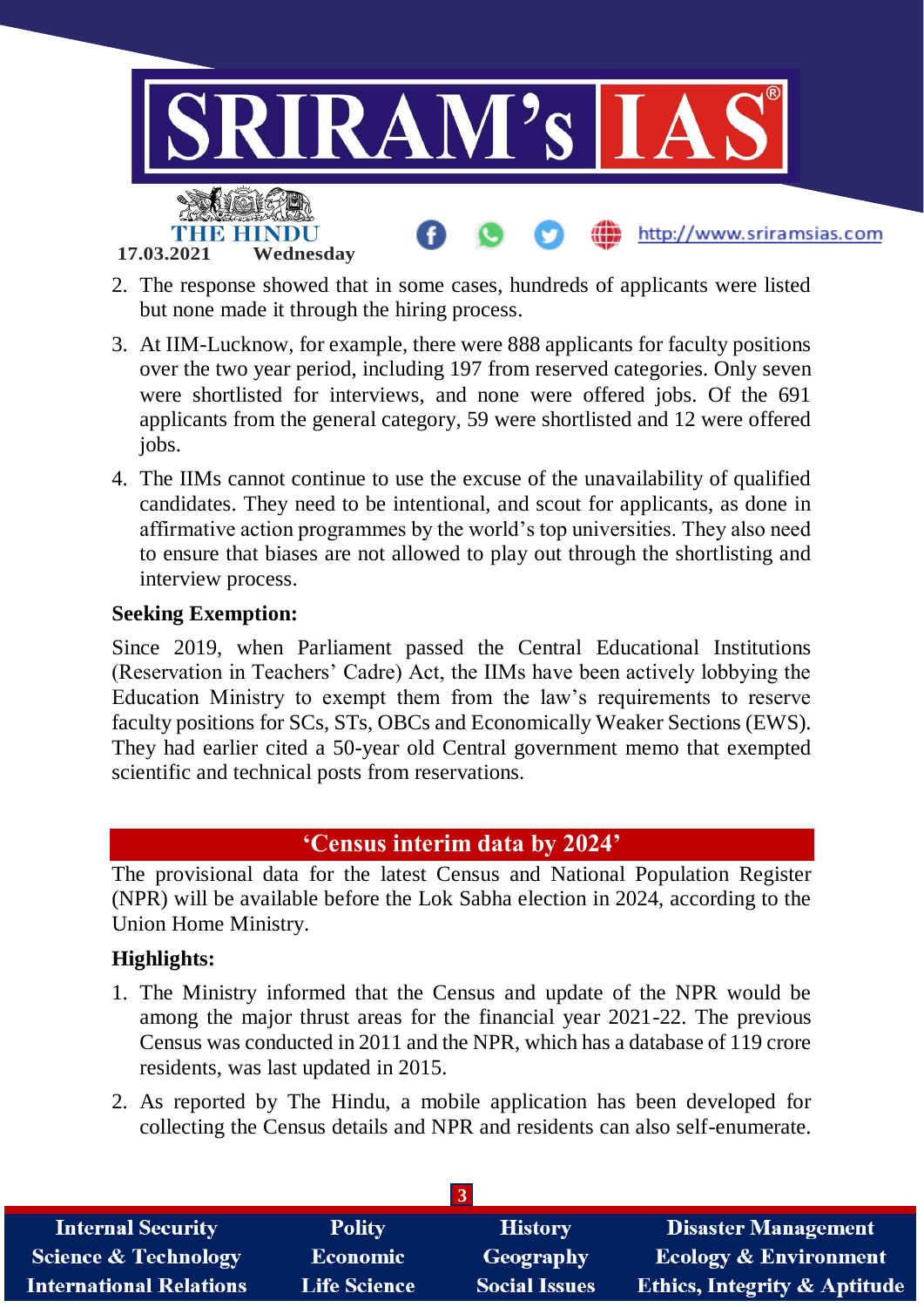

**17.03.2021 Wednesday**

The mobile app through which Census will be conducted will be available in 16 languages.

- 3. The fieldwork for the first phase of Census 2021 that will provide data on housing conditions, household amenities and assets possessed by the households is expected in 2021-22.
- 4. The fieldwork for the population enumeration phase to provide data on demography, religion, SC/ST, language, literacy and education, economic activity, migration and fertility will be done in 2023-24.
- 5. During the next update of NPR, the Aadhaar number is being collected voluntarily. The presence of the Aadhaar number in the NPR database will facilitate its integration with other databases.

## **Rajya Sabha passes MTP Bill**

The Rajya Sabha passed the Medical Termination of Pregnancy (Amendment) Bill, 2020 that increases the time period within which an abortion may be carried out.

#### **Highlights:**

- 1. Opposition MPs said the Bill still did not give women the freedom to decide since they would need a nod from a medical board in the case of pregnancies beyond 24 weeks.
- 2. Currently, abortion requires the opinion of one doctor if it is done within 12 weeks of conception, and two doctors if it is done between 12 and 20 weeks.
- 3. The Bill allows abortion to be done on the advice of one doctor up to 20 weeks, and two doctors in the case of certain categories of women, between 20 and 24 weeks.
- 4. For a pregnancy to be terminated after 24 weeks in case of substantial foetal abnormalities, the opinion of the State-level medical board is essential.
- 5. The amendments, he said, had been made pursuant to the rising number of pleas in the court. There are 23 petitions in front of the Supreme Court and many hundreds in the High Courts.

| <b>Internal Security</b>        | <b>Polity</b>       | <b>History</b>       | <b>Disaster Management</b>              |
|---------------------------------|---------------------|----------------------|-----------------------------------------|
| <b>Science &amp; Technology</b> | <b>Economic</b>     | Geography            | <b>Ecology &amp; Environment</b>        |
| <b>International Relations</b>  | <b>Life Science</b> | <b>Social Issues</b> | <b>Ethics, Integrity &amp; Aptitude</b> |